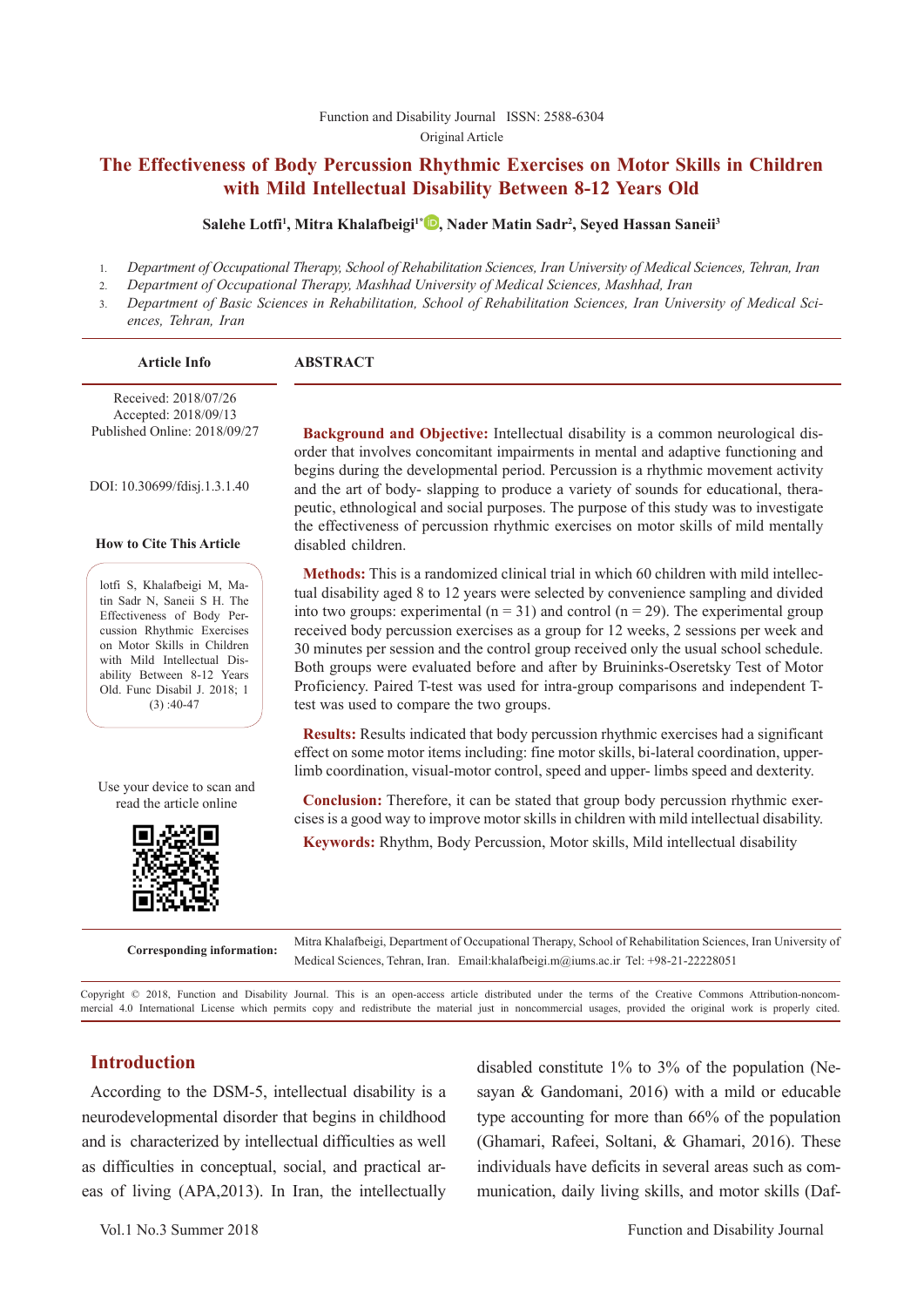#### 41. Effectiveness of Body Percussion Rhythmic Exercises on Motor Skills

*Table 1. Exersice samples*



tari, Behnia, Rassafiani, Sajedi, & Biglarian, 2014). Motor skills play a very important role in learning and provide the basis for the development of other important learned aspects such as educational and social skills (Pahlevanian, Rasoolzadeh, & Khalily, 2012). Regarding this, ocuupational therapists use a variety of interventions, one of which is music activity.

One of the subsections of music education is "music and movement". Body percussion is a fringe discussion of the different types of rhythm exercises in which the body presents itself as an audio element (Ahokas, Burger, & Thompson, 2014) and as the first musical instrument from which we can obtain an infinite range of training resources through verbal beats and sounds that create organized skills and mastery of movement (FJ Romero-Naranjo, 2013). This method has been chosen as a training method and can be run without any additional tools and can be easily ported to any accessible environment (Ahokas et al., 2014). Also, it can be performed individually, in paired groups or in groups with more than 3 people (in a circle, a semicircle, square or linear). Each of the aforementioned layouts stimulates individuals' physical and social interaction in a different way (F. J. Romero-Naranjo, 2014). Various limb movements, such as clapping, slapping, tapping, finger snapping and stomping, produce sounds with varying amplitudes that generate rhythm. Percussion training enhances the nervous system's sensitivity, rhythm knowledge about time and space and self- expression (Ahokas et al., 2014). Importantly, different cortical and subcortical regions in both hemispheres are stimulated during these activities.

As such, movement affects the prefrontal cortex, cerebellum, and basal nuclei. To properly perform body movements, cognitive aspects such as memory and attention are involved, which itself activates various areas of the brain, including the frontal cortex, cerebellum, and hippocampus. The motivational aspects of learning new skills also stimulate the limbic system, which in turn enhances learning (Ghaffarian, 2014). Group body percussion exercises facilitate direct experience-based learning (learning by doing) and provide an opportunity and space for individuals to creatively and collectively learn group skills (A. Romero- Naranjo, Romero Naranjo, & Bofill, 2016). In addition to developing such skills in the school environment, they contribute to the overall educational, individual and social development and provide opportunities for increased creativity and exploratory behavior, friendships that facilitate individual maturity and abilities related to learning and motivation (Moral-Bofill, Romero-Naranjo, Albiar-Aliaga, & Cid-Lamas, 2015). Research show that applying this method improves cognitive skills, visual-spatial abilities, psychomotor activities (including awareness of one's own body, hand-eye coordination, writing skills, laterality) (A. Carretero-Martínez & Romero-Naranjo, 2015), executive functions (Cozzutti, Guaran, Blessano, & RomeroNaranjo, 2017), socioemotional stimuli (Marcuzzi & Romero-Naranjo, 2017), and friendly relationships (Fabra-Brell & Romero-Naranjo, 2017). The present study investigated the effectiveness of this method in children with mild intellectual disability.

# **Materials and Methods**

#### **Trial Design**

This study is a randomized clinical trial, with code of ethics IR.IUMS.REC.1397.1132, and trial ID 39719. Bruininks-Oseretsky Test of Motor Proficiency was performed by a blinded assessor before and after the intervention.

# **Randomization**

Initially two schools that were willing to cooperate with the research project were selected through convenience sampling and sixty students with inclusion criteria were enrolled in the study and then randomly assigned to two groups of experimental (n=31) and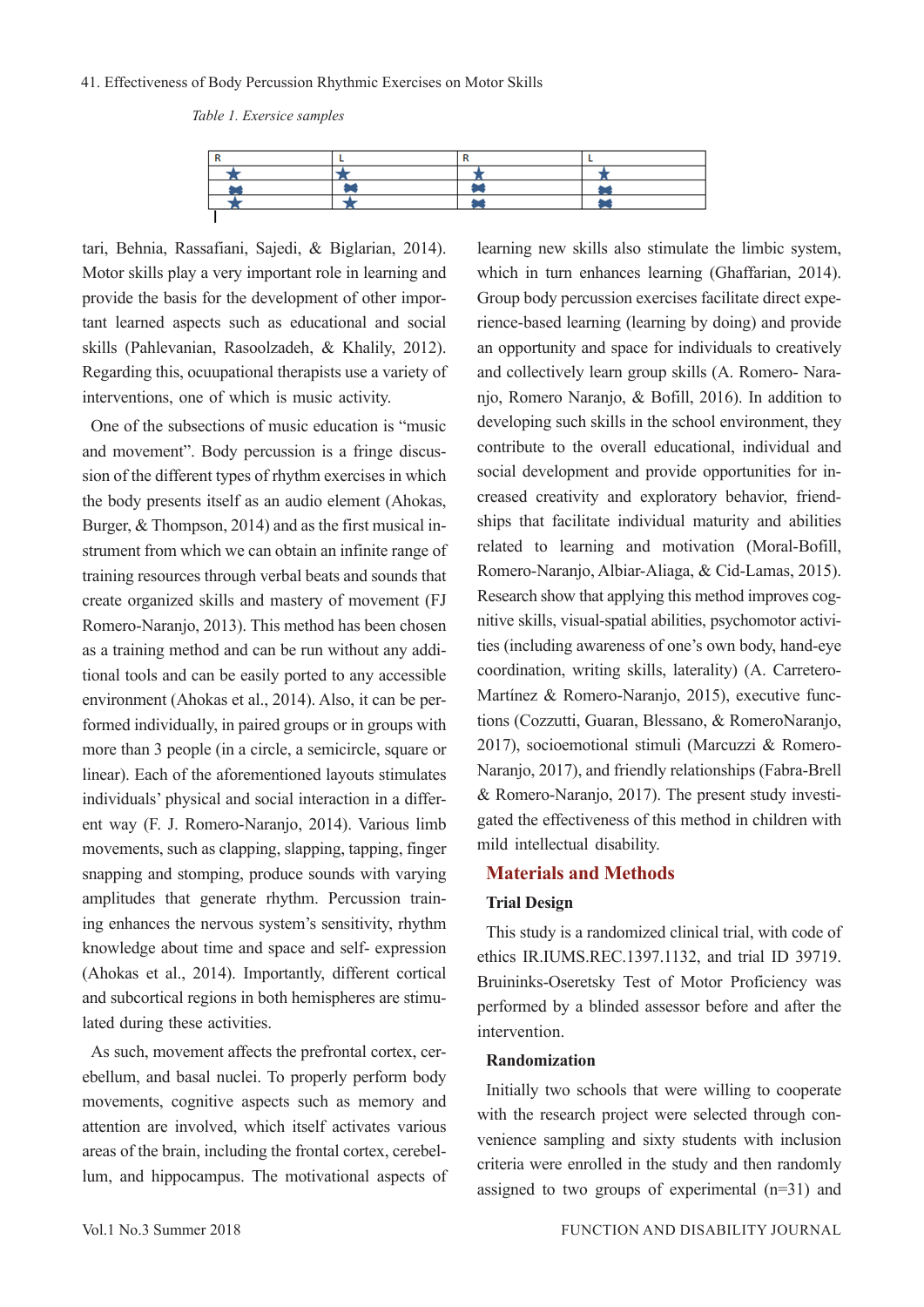*Table 2. Comparison of mean and standard deviation of variables with normal distribution before and after treatment using paired T-test*

| <b>Variables</b>           |         | <b>Group</b> | <b>Number</b> | Mean    | <b>Standard</b><br><b>Deviation</b> | T         | Significance<br>Level |
|----------------------------|---------|--------------|---------------|---------|-------------------------------------|-----------|-----------------------|
| Balance                    |         | Pre-test     |               | 23.2414 | 7.69348                             | $-4.429$  | 0.000                 |
|                            | Test    | Post-test    | 29            | 27.4483 | 5.57152                             |           |                       |
|                            |         | Pre-test     |               | 17.1786 | 10.24895                            | $-2.787$  |                       |
|                            | Control | Post-test    | $28\,$        | 19.0714 | 10.44537                            |           | 0.010                 |
|                            |         | Pre-test     |               | 6.6207  | 2.45552                             | $-7.616$  | 0.000                 |
| Bi-lateral<br>coordination | Test    | Post-test    | 29            | 9.6207  | 2.59689                             |           |                       |
|                            |         | Pre-test     |               | 5.2143  | 3.22441                             | $-1.952$  |                       |
|                            | Control | Post-test    | $28\,$        | 5.7500  | 3.63751                             |           | 0.061                 |
|                            |         | Pre-test     |               | 9.4828  | 4.05868                             |           |                       |
|                            | Test    | Post-test    | 29            | 13.1034 | 4.16915                             | $-8.885$  | 0.000                 |
| Strength                   |         | Pre-test     |               | 8.2143  | 5.10887                             |           | 0.007                 |
|                            | Control | Post-test    | $28\,$        | 9.5714  | 6.23270                             | $-2.892$  |                       |
|                            |         | Pre-test     |               | 10.6207 | 4.67832                             |           | 0.000                 |
| Upper-limb<br>coordination | Test    | Post-test    | 29            | 13.8621 | 5.04072                             | $-5.547$  |                       |
|                            | Control | Pre-test     |               | 9       | 5.46368                             | $-0.926$  | 0.363                 |
|                            |         | Post-test    | $28\,$        | 9.5357  | 6.15529                             |           |                       |
| Visual-motor               | Test    | Pre-test     |               | 13      | 4.40779                             | $-7.045$  | 0.000                 |
|                            |         | Post-test    | 29            | 16.6552 | 2.66292                             |           |                       |
| control                    |         | Pre-test     |               | 10.5000 | 4.02308                             |           |                       |
|                            | Control | Post-test    | $28\,$        | 12.1429 | 4.24015                             | $-3.544$  | 0.001                 |
|                            |         | Pre-test     |               | 16.1034 | 5.62739                             |           |                       |
| Upper-limb speed           | Test    | Post-test    |               | 21.8621 | 5.65511                             | $-8.033$  | 0.000                 |
| and dexterity              |         | Pre-test     | 29            | 13.7143 | 5.58342                             |           | 0.001                 |
|                            | Control | Post-test    |               | 16.6429 | 6.09927                             | $-3.949$  |                       |
|                            |         | Pre-test     |               | 43.7586 | 14.15641                            |           |                       |
|                            | Test    | Post-test    | 29            | 57.2069 | 11.80913                            | $-10.698$ | 0.000                 |
| Gross motor skills         |         | Pre-test     |               | 33.8571 | 19.65200                            |           |                       |
|                            | Control | Post-test    | $28\,$        | 38.7857 | 21.10881                            | $-5.159$  | 0.000                 |
|                            | Test    | Pre-test     |               | 30.2069 | 9.75185                             |           | 0.000                 |
|                            |         | Post-test    | 29            | 40.1034 | 7.71522                             | $-9.979$  |                       |
| Fine motor skills          | Control | Pre-test     |               | 25.2500 | 9.7282                              |           | 0.000                 |
|                            |         | Post-test    | $28\,$        | 30      | 10.59000                            | $-5.326$  |                       |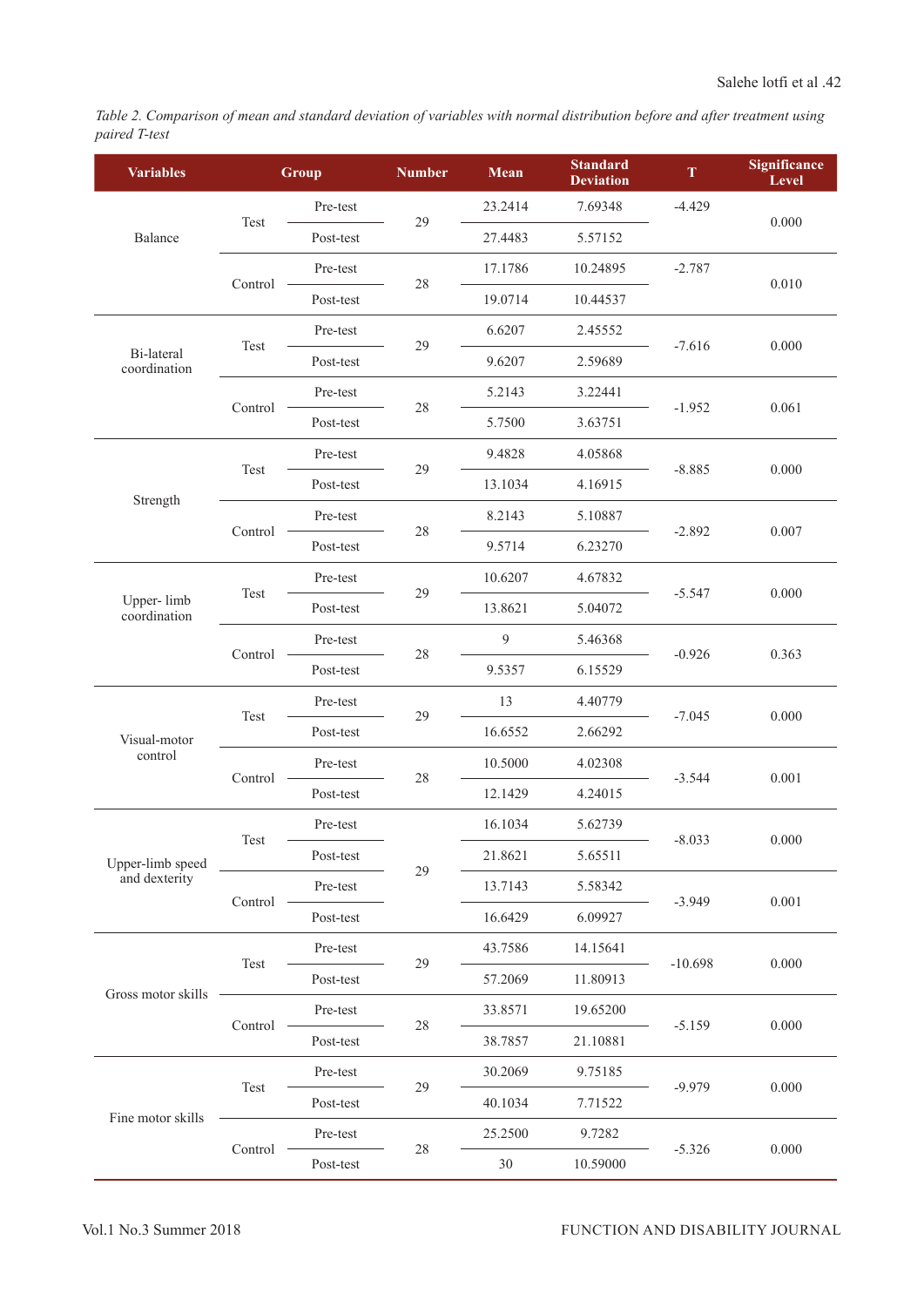| Table 3. Intra-group comparison of variables with abnormal distribution before and after treatment using Wilcoxon test |  |  |  |  |
|------------------------------------------------------------------------------------------------------------------------|--|--|--|--|
|                                                                                                                        |  |  |  |  |

| <b>Variables</b>          | <b>Groups</b> | <b>Number</b> | Z        | <b>Significance Level</b> |
|---------------------------|---------------|---------------|----------|---------------------------|
|                           | Test          | 29            | $-1.802$ | 0.072                     |
| Running speed and agility | Control       | 28            |          |                           |
| Response speed            | Test          | 29            |          |                           |
|                           | Control       | 28            | $-0.963$ | 0.335                     |

*Table 4. Comparison of mean and standard deviation of variables with normal distribution in two groups of test and control using independent T-test*

| <b>Variables</b>  |         | <b>Groups</b> |    | $\mathbf{Z}$ | <b>Significance Level</b> |  |
|-------------------|---------|---------------|----|--------------|---------------------------|--|
|                   | Test    | Pre-test      | 29 | $-3.930$     | 0.000                     |  |
| Running speed and |         | Post-test     |    |              |                           |  |
| agility           | Control | Pre-test      | 28 | $-2.740$     | 0.006                     |  |
|                   |         | Post-test     |    |              |                           |  |
| Response speed    | Test    | Pre-test      | 29 | $-2.122$     | 0.034                     |  |
|                   |         | Post-test     |    |              |                           |  |
|                   | Control | Pre-test      | 28 | $-1.508$     | 0.132                     |  |
|                   |         | Post-test     |    |              |                           |  |
|                   |         |               |    |              |                           |  |

*Table 5. Comparison of variables with abnormal distribution in two groups of test and control using Mann-Whitney U test*

| <b>Variables</b>         | <b>Groups</b> |             | <b>Number</b> | <b>Mean</b> | <b>Standard</b><br><b>Deviation</b> | h     | <b>Significance</b><br>Level |  |
|--------------------------|---------------|-------------|---------------|-------------|-------------------------------------|-------|------------------------------|--|
|                          | /Pre-test     | Test        | 29            | 4.2069      | 5.11566                             | 1.970 |                              |  |
| Balance                  | Post-test     | Control     | 28            | 1.8929      | 3.59361                             |       | 0.054                        |  |
|                          | $/Pre-test$   | Test        | 29            | 3           | 2.12132                             |       |                              |  |
| Bi-lateral coordination  | Post-test     | Control     | 28            | 0.5357      | 1.45251                             | 5.100 | 0.000                        |  |
|                          | $/Pre-test$   | <b>Test</b> | 29            | 3.7931      | 2.25799                             | 3.878 | 0.000                        |  |
| Strength                 | Post-test     | Control     | 28            | 1.3571      | 2.48274                             |       |                              |  |
| Upper- limb coordination | $/Pre-test$   | Test        | 29            | 3.2411      | 3.14705                             |       | 0.002                        |  |
|                          | Post-test     | Control     | 28            | 0.5357      | 3.06089                             | 3.289 |                              |  |
| Visual-motor control     | $/Pre-test$   | Test        | 29            | 3.6552      | 2.79382                             |       | 0.006                        |  |
|                          | Post-test     | Control     | 28            | 1.6429      | 2.45273                             | 2.886 |                              |  |
| Upper-limb speed and     | /Pre-test     | Test        | 29            | 5.7586      | 3.86056                             |       |                              |  |
| dexterity                | Post-test     | Control     | 28            | 2.9286      | 3.92455                             | 2.744 | 0.008                        |  |
| Gross motor skills       | $/Pre-test$   | Test        | 29            | 13.5862     | 6.54390                             |       |                              |  |
|                          | Post-test     | Control     | 28            | 4.9286      | 5.05473                             | 5.576 | 0.000                        |  |
| Fine motor skills        | $/Pre-test$   | <b>Test</b> | 29            | 9.8968      | 5.34085                             |       | 0.000                        |  |
|                          | Post-test     | Control     | 28            | 4.7500      | 4.71895                             | 3.850 |                              |  |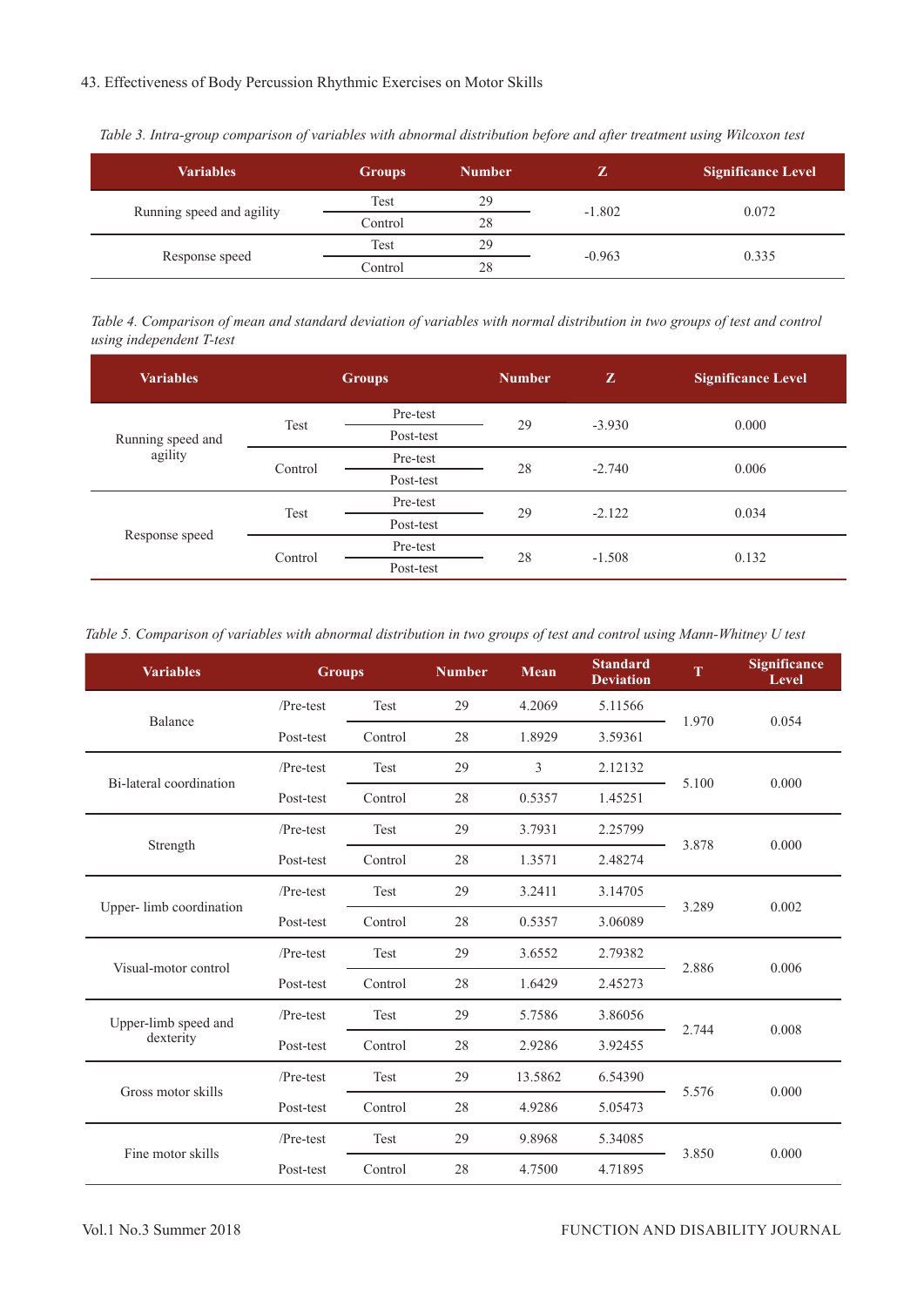control (n=29). The mean age of the test group was 9.6 and the mean age of the control group was 9.4.

## **Participants**

In the schools in question, inclusion criteria were considered while selecting 60 samples. Inclusion criteria for all participants included: Diagnosis of mild intellectual disability (educable) according to the Department of Special Education, age range of 8-12 years, no neurological disorders such as cerebral palsy, epilepsy and seizures, accompanying psychiatric disorders such as attention deficit / hyperactivity disorder and autism, lack of orthopedic disorders that cause problems in child movement, and lack of visual and hearing impairment that impair understanding of instructions. After selecting the samples, the project was described to the targets' parents and teachers and demographic questionnaire and consent form were completed. Exclusion criterium was no lack of cooperation of the students or their family. By the end of the intervention, after omitting 2 cases the experimental group had 29 cases and the control group had 28 cases after omitting only 1 sample.

# **Setting**

This study was conducted in Kashefi Kashani Mashhad boys and girls schools in autumn and winter of 2018.

#### **Intervention**

Both groups had traditional school education as the underlying treatment, and the experimental group received music percussion interventions in groups for 12 weeks and two 30 minutes sessions per week. Students would visit between 8 AM and 12 AM during the designated groupings for practice. The exercises were researcher-made and selected from simple to complex, based on team experience, resource review, and under the supervision of rhythmic instrument experts. The focus was on teamwork and included aspects of social skills such as teamwork, ability to adapt to the group, play and leisure, eye contact, expressing emotion, and actively participating in the group. Four percussions were selected which included: clapping, hitting on the thigh, Hitting on the chest, stamping the feet. A symbol was defined for each percussion and arranged in

tables to practice as a template. For example, the thigh was defined with the star symbol and the chest with the cross symbol. Table 1 shows the samples.

### **Bruininks-Oseretsky Test of Motor Proficiency**

It is one of the most commonly used tests in motor performance assessment and is a standard reference test that measures motor skills of 4.5 to 14.5 years old children and consists of eight sub-tests with 46 items. It takes 45-60 minutes to complete the whole test. The full test consists of eight sub-tests including four gross motor skills tests (running, balance, bi-lateral coordination and strength), one upper-body coordination skills test, and three sub- tests evaluate fine motor skills (response speed, visual-motor control, upper-limb speed and dexterity) . The validity of this test was 0.78, the inter-rater reliability was 0.99 - 0.92 before and after the test, 0.80 to 0.80 (Soltanikhadiv, Kamali, Rafiei, & Taghizade, 2014).

## **Statistical Method**

Data were analyzed by SPSS 21 (SPSS Inc., Chicago, IL. USA) (significance level P<0.05). Normality of data distribution was assessed by Kolmogorov-Smirnov test. Paired t-test (Table 2) and Wilcoxon (Table 3) were used to compare within-group scores. Independent T-test (Table 4) and Mann-Whitney U test (Table 5) were used to compare the scores of the two groups.

## **Results**

According to the results (Tables 2-5), there is a significant difference in the variables of bi-lateral coordination, upper- limb coordination, visual-motor control, upper -limb speed and dexterity and skill, gross and fine motor skills, meaning that intervention of body percussion rhythmic exercises were effective on these motor items. But in the items of balance, speed and agility and speed of response, there was no significant difference between groups.

# **Discussion**

The findings of the study confirmed that a percussion rhythmic program based on the group participation of students in school has a significant effect on some motor items. Various studies have investigated the efficacy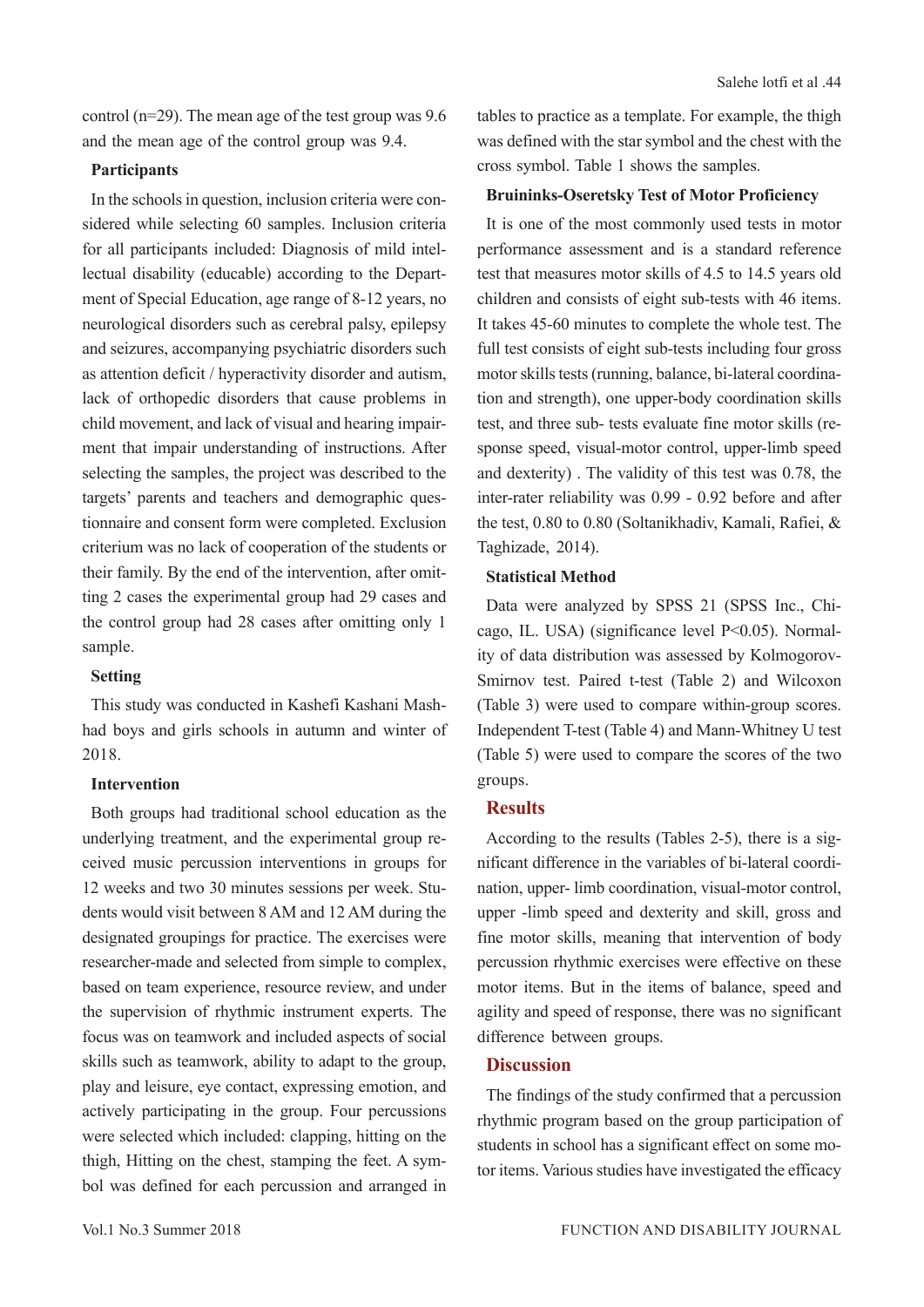of body percussion on eye-hand coordination (A. Carretero-Martínez & Romero-Naranjo, 2015; Colomino & Naranjo, 2014), body coordination (Cozzutti, Blessano, Biaggio, Tomasin, & Romero-Naranjo, 2017; Ahokas et al., 2014) and confirmed the improvement of psychomotor skills (Andrea Carretero-Martínez, Romero-Naranjo, PonsTerrés, & Crespo-Colomino, 2014). Body percussion activities play an important role in improving children's learning by activating all areas of the brain including cognitive types of attention, muscle and rhythmic memory, fine motor skills, and emotional and social aspects (Colomino & Naranjo, 2014). This is in line with the results of this study. Results also showed that percussion rhythmic exercises did not have a significant effect on running items, balance and response speed. To increase speed, one must practice the ability to use maximum force during very fast movements.

In the present study, the focus of the exercises was on proper percussion on the desired part of the body and producing rhythmic sound from the body. The same is true of agility and balance. Since these children are slower than their peers in initiating and performing target movements, reaction times, and movement times (Kahrizsangi, Salehi, & Heydari, 2012) and need to spend longer time on learning, accelerating so dealing with agility and balance was virtually impossible. In addition, by searching for various articles in the field of percussion or rhythmic movements, no study was found to confirm the effectiveness of such exercises

## **References**

Ahokas, R., Burger, B., & Thompson, M. (2014). Brain and Body Percussion: The relationship between motor and cognitive functions Paper presented at the Proceedings of the 7th International Conference of Students of Systematic Musicology (SysMus14), London.

Association, A. P. (2013). Diagnostic and statistical manual of mental disorders : DSM-5 ( Fifth ed.). Arlington.

Carretero-Martínez, A., & Romero-Naranjo, F. J. (2015). Stimulation of Fine Psychomotor Skills in Children. Methodological Introduction According to the BAPNE Method International Journal of Innovation and Research in Educational Sciences, 2(6), 2349–5219

on running and agility. Inconsistent studies of response speed, or speed of action, include the 2017 Cozzotti study showing that percussion stimulation, improves memorized motor sequence and implementing more tasks simultaneously (Cozzutti, Guaran, et al., 2017). Also, a 2014 study by Colomino and Naranjo confirms that body percussion rhythmic exercises can help the process of recovery of dyslexic individuals in terms of speed of action (Colomino & Naranjo, 2014). To justify the insignificance of items for running, balance, and response speed, the 24-session intervention period seems to be too short to improve for educated children or the time allocated to each session (30 to 45 minutes) is insufficient.

# **Conclusion**

The body percussion method is one of the types of stimuli that is physically non-terminable and almost readily available. Therefore, it can be used as an effective and enjoyable therapeutic modality in a variety of sectors, including rehabilitation of intellectually disabled children and motor retardation, in accordance with scientific principles.

# **Acknowledgements**

The authors would like to thank the families of all the children who participated in this study. Also they appreciate the help of the staff of the schools where this study was conducted, for their cooperation.

# **Conflict of Interest**

No conflict of interest was declared by the authors.

Carretero-Martínez, A., Romero-Naranjo, F. J., PonsTerrés, J. M., & Crespo-Colomino, N. (2014). Cognitive, visual-spatial and psychomotor development in students of primary education through the body percussion –BAPNE Method Procedia - Social and Behavioral Sciences, 152, 1282 – 1287 doi:10.1016/j.sbspro.2014.09.363

Colomino, N. C., & Naranjo, F. J. R. (2014). Body percussion and dyslexia. Theoretical and practical contribution through the BAPNE method Procedia - Social and Behavioral Sciences, 132, 686 – 690 doi:10.1016/j. sbspro.2014.04.373

Cozzutti, G., Blessano, E., Biaggio, C. D., Tomasin,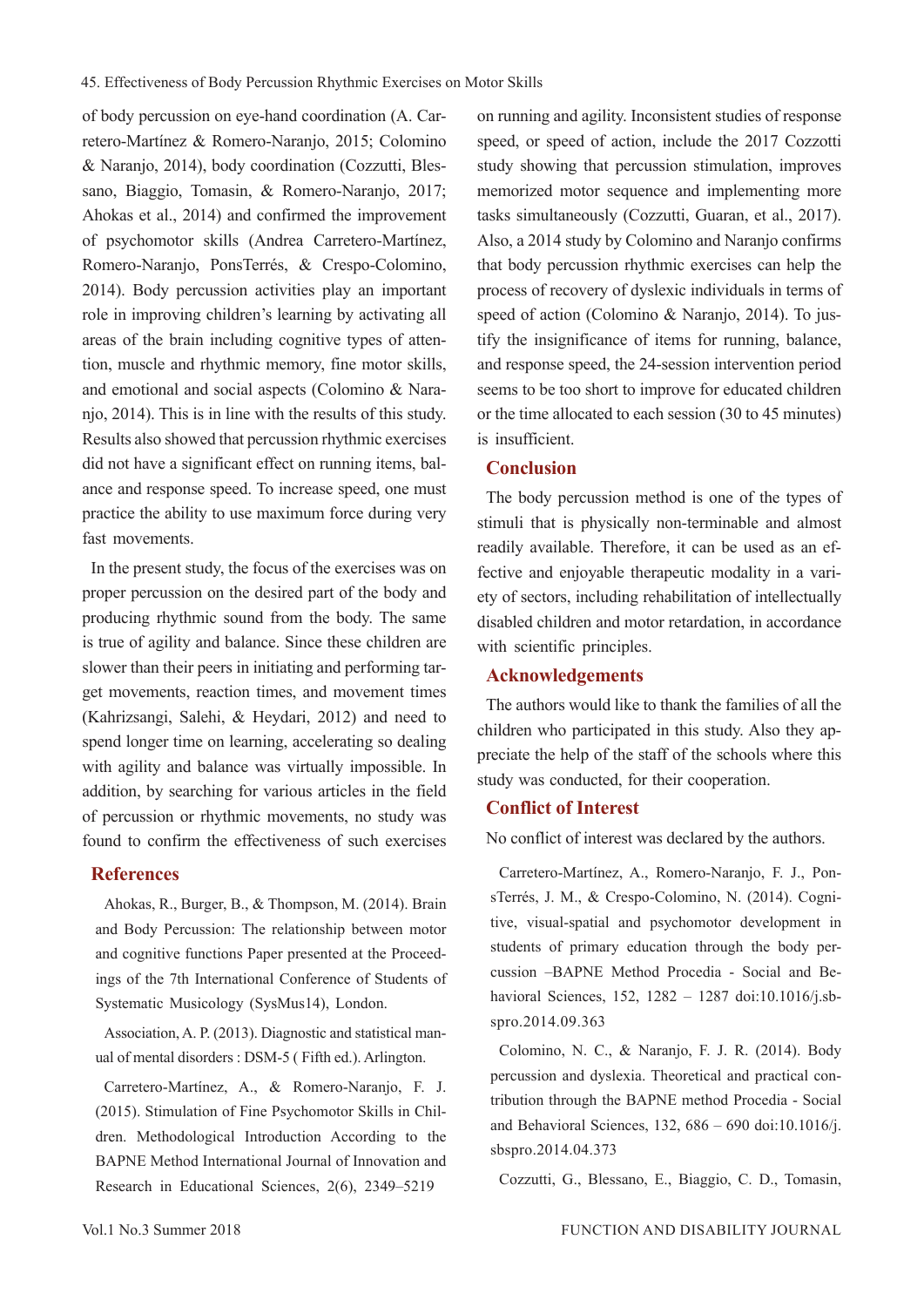B., & Romero-Naranjo, F. J. (2017). Body solfege in the BAPNE method – Measures and divisions Procedia - Social and Behavioral Sciences, 237, 1572 – 1575 doi:10.1016/j.sbspro.2017.02.247

Cozzutti, G., Guaran, F., Blessano, E., & RomeroNaranjo, F. J. (2017). Effects on executive functions in the BAPNE Method; a study on 8-9 years old children in Friuli Venezia Giulia, Italy Procedia - Social and Behavioral Sciences 237, 900 – 907 doi:10.1016/j.sbspro.2017.02.126

Daftari, T., Behnia, F., Rassafiani, M., Sajedi, F., & Biglarian, A. (2014). Motor Deficits of Girls with Down Syndrome Comparing with Girls with Intellectual Disability in the School Ages. Special Issue "Pediatric Neurorehabilitation", 14(6), 93-98.

Fabra-Brell, E., & Romero-Naranjo, F. J. (2017). Body percussion: social competence between equals using the method BAPNE in Secondary Education (Design Research) Procedia - Social and Behavioral Sciences, 237, 1138 – 1142 doi:10.1016/j.sbspro.2017.02.168

Ghaffarian, S. (2014). General anatomy with clinical notes. Mashhad: Mashhad Univercity of medical sciences.

Ghamari, N., Rafeei, S., Soltani, R., & Ghamari, Z. (2016). Effect of balance exercises along with gross movement on gross movements and balance function of children with mental retardation Journal of Modern Rehabilitation, 9(5), 69-76.

Kahrizsangi, g. G., Salehi, h., & Heydari, l. (2012). The Effect of a Rhythmic Motor Program on Perceptual–Motor Abilities of Educable Mentally Retarded Children A Journal of Faculty of Physical Education and Sport Sciences, 4(1), 75-92. doi:10.22059/jmlm.2012.25076

Marcuzzi, C., & Romero-Naranjo, F. J. (2017). BAPNE Method, Developmental Dyslexia and Inclusive Education: Cognitive, Socio-Emotional and Psychomotor Stimulation in Secondary School. A Practical Resource for Education within a Cross Curriculum. Procedia - Social and Behavioral Sciences 237, 1291 – 1298 doi:10.1016/j. sbspro.2017.02.212

Moral-Bofill, L., Romero-Naranjo, F. J., Albiar-Aliaga, E., & Cid-Lamas, J. A. (2015). The BAPNE Method as a School Intervention and Support Strategy to Improve the School Environment and Contribute to Socioemotional Learning (SEL). International Journal of Innovation and Research in Educational Sciences, 2(6), 2349–5219

Nesayan, A., & Gandomani, R. A. (2016). Effectiveness of Social Skills Training on Behavioral Problems in Adolescents with Intellectual Disability Journal of Rehabilitation, 17(2), 158-167.

Pahlevanian, A. A., Rasoolzadeh, M., & Khalily, M. A. (2012). Comparison between normal and mental retard children with mental aged 6-7 on motor skills. Koomesh, 13(4), 460 - 464.

Romero-Naranjo, A., Romero Naranjo, F. J., & Bofill, L. (2016). Body Percussion and Team Building through the BAPNE Method. SHS Web of Conferences, 26, 01020. doi:10.1051/shsconf/20162601020

Romero-Naranjo, F. J. (2013). Science & art of body percussion: a review JOURNAL OF HUMAN SPORT & EXERCISE, 8(2), 442-457.

Romero-Naranjo, F. J. (2014). Body percussion and memory for elderly people through the BAPNE method Procedia - Social and Behavioral Sciences 132, 533 – 537 doi:10.1016/j.sbspro.2014.04.349

Soltanikhadiv, K., Kamali, M., Rafiei, S., & Taghizade, G. (2014). Relationship between the Bruininks Oseretsky Test of Motor Proficiency and the Peabody Developmental Motor Scale on Children with EducableIntellectual and Developmental Disabilities. Journal of Research in Rehabilitation Sciences, 10(2), 306-314.